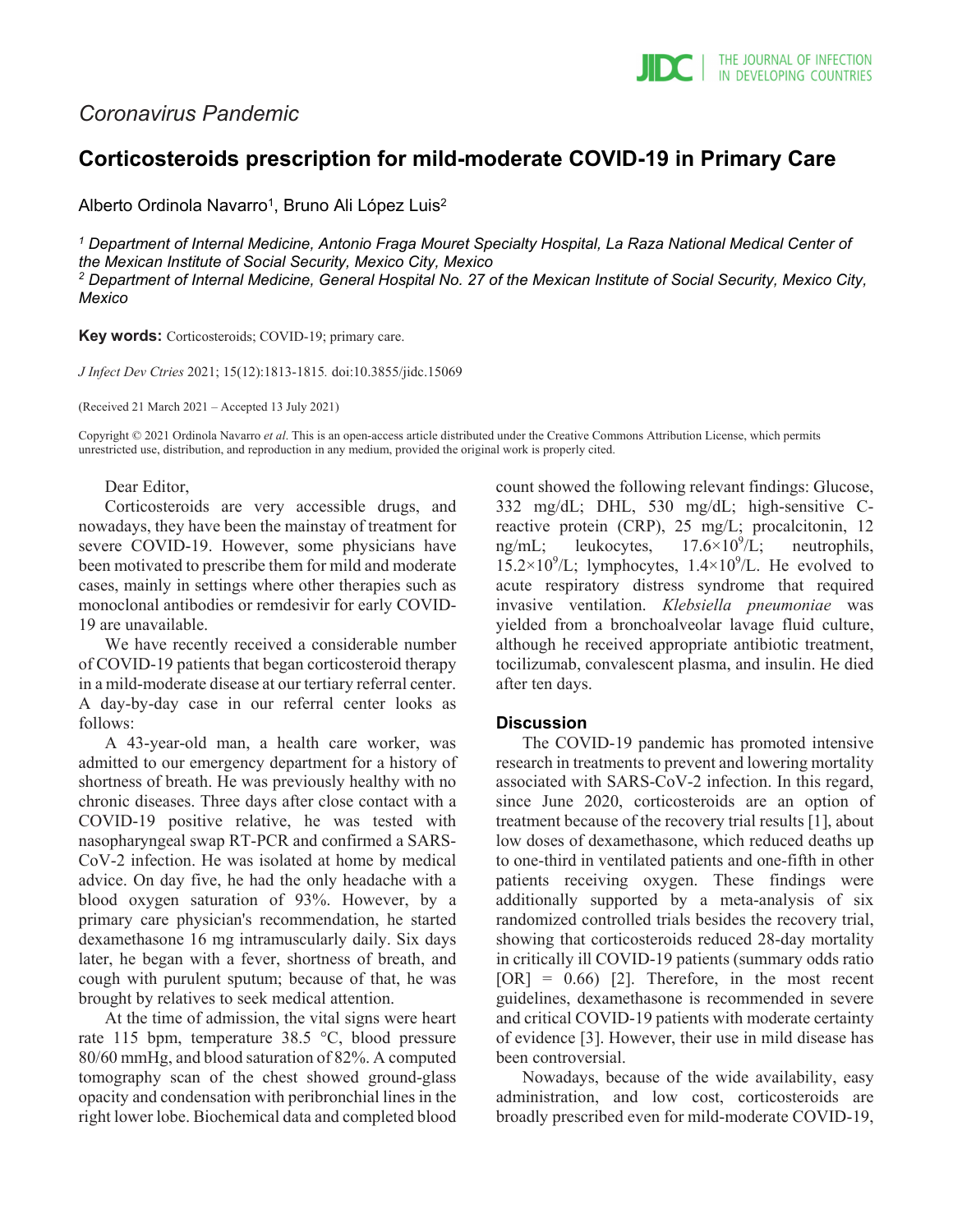mostly in primary care attention. However, in the seminal recovery trial, patients without oxygen requirements and less than seven days since symptoms onset showed no benefit of corticosteroid therapy; these showed even a trend to harm [1]. Furthermore, a recent meta-analysis focused on COVID-19 patients with several levels of severity showed that the subgroup of patients not requiring oxygen had a higher risk of mortality ( $RR = 1.23$ ; 95% confidence interval  $|CI| =$ 1.00 - 1.62) [4]. Furthermore, a systematic review using propensity score matching showed that in mildmoderate COVID-19 patients, those that received corticosteroids showed a more extended hospitalization and more days of viral shedding [5].

Regarding corticosteroids dosage, a study in hospitalized patients with non-severe COVID-19 divided into two groups, one received low-dose corticosteroid therapy, and the other did not. The first group had a higher virus clearance time (median of 18 vs. 11 days,  $p < 0.001$ ) and a long time hospital stay (median 23 vs. 15 days, *p* < 0.001) [6]. Dexamethasone 20 mg daily has been used recently in acute respiratory syndrome (ARDS) with lower mortality in corticosteroid groups at 60 days of follow-up (21% vs. 36%, between-group difference  $-15.3\%$ ;  $p = 0.0047$ ). Despite its adverse effects such as hyperglycemia and superinfections, anti-inflammatory and antifibrotic properties could reduce lung damage in ARDS [7]. Remarkably, in COVID-19, low-dose corticosteroids have shown similar efficacy in terms of mortality in comparison to higher dosage (*e.g.*, methylprednisolone > 80 mg/day, dexamethasone > 15 mg/day, hydrocortisone  $> 400$  mg/day) [2]. The latter dosages have been related to a delayed viral shedding, a higher rate of invasive mechanical ventilation, and delayed recovery on chest-computed tomography, suggesting high doses of corticosteroids should be avoided [8].

The optimal timing of corticosteroid prescription is still controversial, and the indication "in patients requiring oxygen" may be ambiguous. However, an exciting report trying to clarify the timely medication found that only the patients requiring  $\geq$  3 L/min and  $CRP \ge 100$  mg/L who received corticosteroids had less risk of death or intubation [9]. This finding suggests a rationale for corticosteroid prescription based on a combination of oxygen supplementation with inflammatory biomarkers.

# **Conclusions**

Health care providers might feel motivated to prescribe corticosteroids in patients with mild-moderate COVID-19. However, the current evidence suggests that corticosteroid prescription for mild-moderate cases should be avoided. Close monitoring of progressive COVID-19 may be enough to detect patients at the appropriate time of starting corticosteroid therapy. For mild or moderate COVID-19 cases, it is necessary to follow the first do no harm principle.

# **Acknowledgements**

We thank the patient's family for granting permission to publish this information.

# **Author contribution**

Dr. Ordinola and Lopez Luis have access to the data. Both authors contributed equally in the preparation, reviewing, writing and editing of the manuscript.

# **References**

- 1. RECOVERY Collaborative Group, Horby P, Lim WS, Emberson JR, Mafham M, Bell JL, Linsell L, Staplin N, Brightling C, Ustianowski A, Elmahi E, Prudon B, Green C, Felton T, Chadwick D, Rege K, Fegan C, Chappell LC, Faust SN, Jaki T, Jeffery K, Montgomery A, Rowan K, Juszczak E, Baillie JK, Haynes R, Landray MJ (2021) Dexamethasone in hospitalized patients with Covid-19. N Engl J Med 384: 693- 704.
- 2. WHO Rapid Evidence Appraisal for COVID-19 Therapies (REACT) Working Group, Sterne JAC, Murthy S, Diaz JV, Slutsky AS, Villar J, Angus DC, Annane D, Azevedo LCP, Berwanger O, Cavalcanti AB, Dequin PF, Du B, Emberson J, Fisher D, Giraudeau B, Gordon AC, Granholm A, Green C, Haynes R, Heming N, Higgins JPT, Horby P, Jüni P, Landray MJ, Le Gouge A, Leclerc M, Lim WS, Machado FR, McArthur C, Meziani F, Møller MH, Perner A, Petersen MW, Savovic J, Tomazini B, Veiga VC, Webb S, Marshall JC (2020) Association between administration of systemic corticosteroids and mortality among critically Ill patients with COVID-19: a meta-analysis. JAMA 324: 1330-1341.
- 3. Bhimraj A, Morgan RL, Shumaker AH, Lavergne V, Baden L, Cheng VC, Edwards KM, Gandhi R, Muller WJ, O'Horo JC, Shoham S, Murad MH, Mustafa RA, Sultan S, Falck-Ytter Y (2020) Infectious diseases society of America guidelines on the treatment and management of patients with COVID-19. Clin Infect Dis: ciaa478. [Online ahead of print]
- 4. Pasin L, Navalesi P, Zangrillo A, Kuzovlev A, Likhvantsev V, Hajjar LA, Fresilli S, Lacerda MVG, Landoni G (2021) Corticosteroids for patients with coronavirus disease 2019 (COVID-19) with different disease severity: A meta-analysis of randomized clinical trials. J Cardiothorac Vasc Anesth 35: 578-584.
- 5. Shuto H, Komiya K, Yamasue M, Uchida S, Ogura T, Mukae H, Tateda K, Hiramatsu K, Kadota JI (2020) A systematic review of corticosteroid treatment for noncritically ill patients with COVID-19. Sci Rep 10: 20935.
- 6. Li Q, Li W, Jin Y, Xu W, Huang C, Li L, Huang Y, Fu Q, Chen L (2020) Efficacy Evaluation of Early, Low-Dose, Short-Term Corticosteroids in adults hospitalized with non-severe COVID-19 pneumonia: A retrospective cohort study. Infect Dis Ther 9: 823-836.